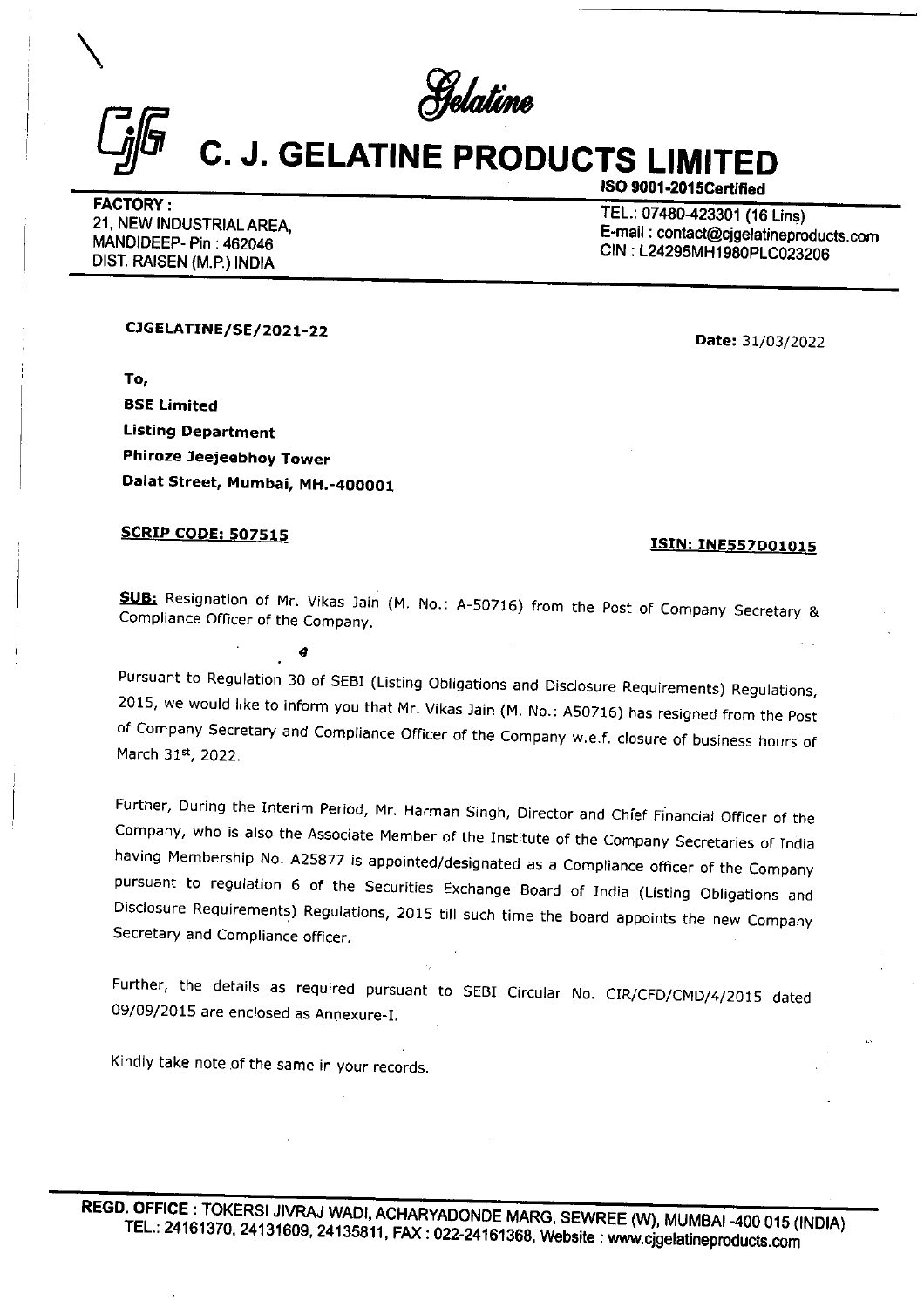/ Thanking You,

/

Yours Faithfully For C. J. GELATINE PRODUCTS LIMITED **PROD** lor w ์<br>ฟ⊦∕้ Harman *β*ing∣ |<br>(DIN: 01406962) <sup>|</sup> Director & Chief Financial Office 130

and the state of the state of the state of the state of the state of the state of the state of the state of the

Encl.: Annexure-I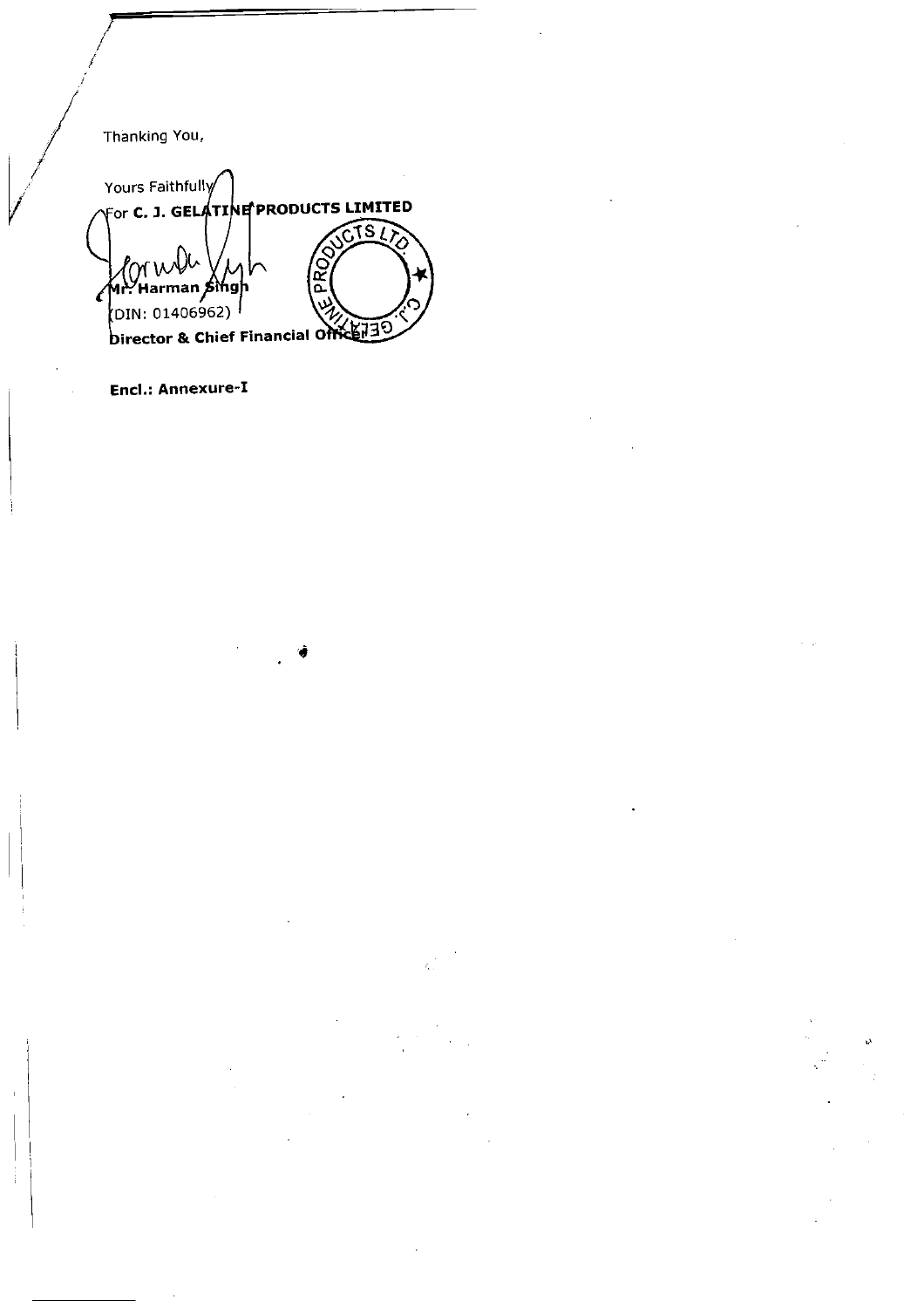## Annexure-I

| <b>Secretary &amp; Compliance Officer of the Company:</b><br>Reason for change viz. appointment,                                            | 1. Resignation of Mr. Vikas Jain (M. No.: A50716) from the Post of Company                  |
|---------------------------------------------------------------------------------------------------------------------------------------------|---------------------------------------------------------------------------------------------|
| resignation, removal, death or                                                                                                              | Resignation                                                                                 |
| otherwise                                                                                                                                   | Due to Personal Reason                                                                      |
| Date of appointment/cessation<br>(as<br>applicable) & term of appointment                                                                   | Date of Cessation: With effect from closure<br>of business hours of 31st day of March, 2022 |
| <b>Brief Profile (in Case of Appointment)</b><br>Disclosure of relationships between<br>Directors (in case of Appointment of a<br>Director) | Term of Appointment: Not Applicable<br>Not Applicable<br>Not Applicable                     |
|                                                                                                                                             |                                                                                             |

1. Appointment of Mr. Harman Singh (M. No.: A25877) as Compliance Officer of the

| Reason for change yiz. appointment,<br>resignation, removal, death or                               | Appointment                                                                                                                                                                                                                                                                                                                                                                                                                                                                           |
|-----------------------------------------------------------------------------------------------------|---------------------------------------------------------------------------------------------------------------------------------------------------------------------------------------------------------------------------------------------------------------------------------------------------------------------------------------------------------------------------------------------------------------------------------------------------------------------------------------|
| otherwise<br>Date<br>of<br>appointment/cessation<br>(as<br>applicable) & term of appointment<br>Ą., | Due to Resignation of Mr. Vikas Jain (M. No.<br>A50716) w.e.f. closure of the business hours<br>of 31st day of March, 2022, During an interim<br>Period, Mr. Harman Singh (M. No.: A25877)<br>has.<br>been<br>appointed/designated<br>Compliance officer of the Company till such<br>time the board appoint new Company<br>Secretary & Compliance Officer of the<br>Company.<br>Date of Appointment: With effect from<br>closure of business hours of $31^{st}$ day of<br>March, 2022 |
| Brief Profile (in Case of Appointment)                                                              | Term of Appointment: Appointed till such<br>time the board appoint new Company<br>Secretary & Compliance Officer of the<br>Company.<br>Mr. Harman Singh is Commerce Graduate<br>and Associate Member of the Institute of the<br>Company                                                                                                                                                                                                                                               |

 $\ddot{\phantom{a}}$